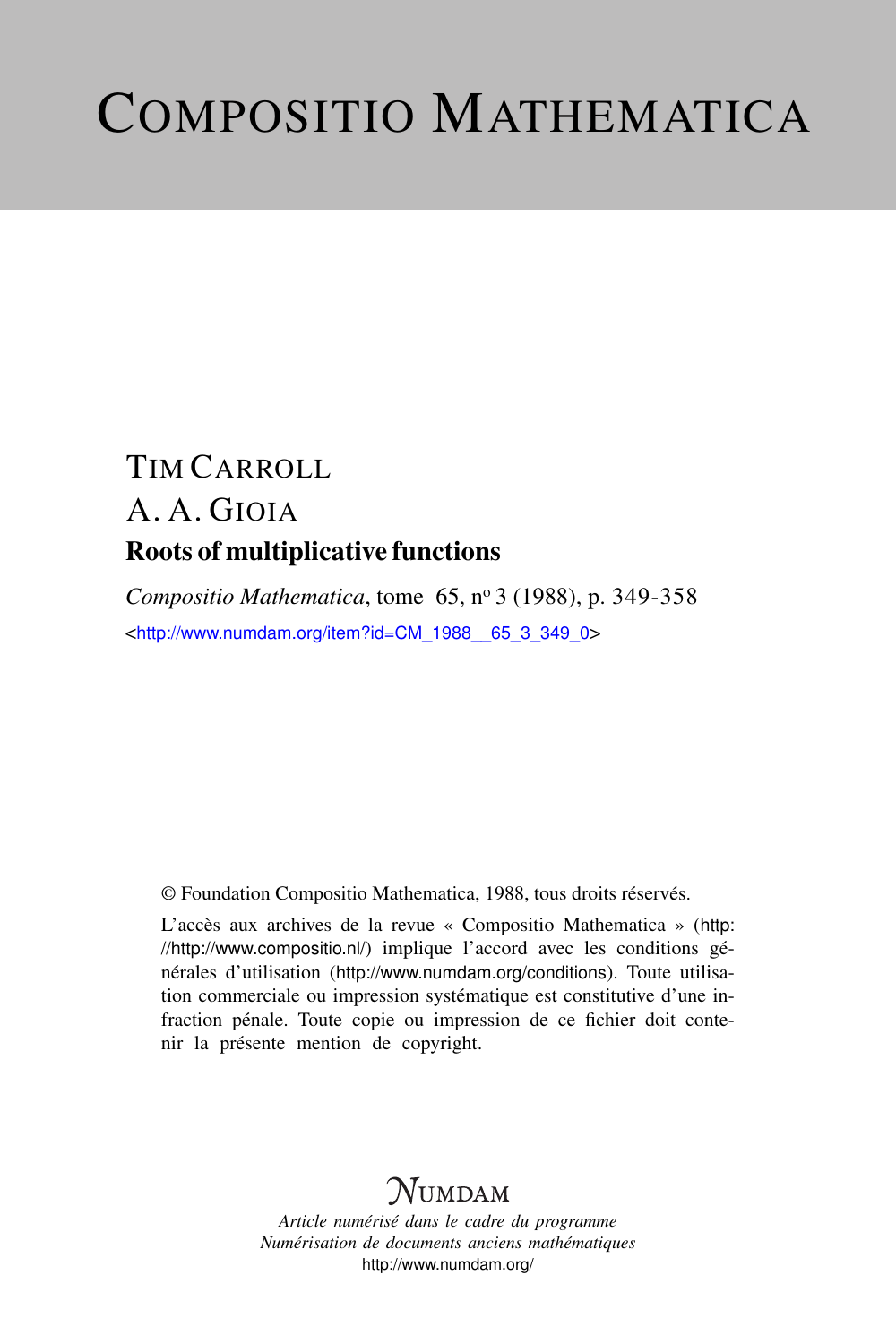# Roots of multiplicative functions

## TIM CARROLL<sup>1</sup> & A.A. GIOIA<sup>2</sup>

'Eastern Michigan University, Department of Mathematics, Ypsilanti, MI 48197, USA; 2Western Michigan University, Department of Mathematics and Statistics, Kalamazoo, MI 49008-3899, USA

Received 13 May 1987; accepted 28 September 1987

Abstract. An arithmetic function is called *linear* if it is completely multiplicative, and *quadratic* if it is the Dirichlet convolution of two linear functions. If g is an arithmetic function then the *n*-th root of g, denoted  $g^{1/n}$ , is a function f such that  $g = f \cdots f(n$  factors), where " $\cdot$ " denotes Dirichlet convolution. In this paper, explicit formulas are given for the n-th roots of linear and quadratic functions, and for the inverses of these roots.

If m and n are positive integers, then  $g^{m/n}$  is defined to be the m-th power (i.e. m factors in the Dirichlet convolution) of  $g^{1/n}$ . Formulas are given for these "rational roots" of linear functions.

#### 1. Introduction

An arithmetic function is any mapping  $f$  from the positive integers into a subset of the complex numbers. An arithmetic function f which is not identically zero is called multiplicative if

$$
f(mn) = f(m)f(n) \quad \text{whenever} \quad (m, n) = 1,
$$

and it is called linear if

 $f(mn) = f(m)f(n)$  for all m and n.

The Dirichlet convolution,  $f * g$ , of two arithmetic functions f and g is defined by the relation

$$
f*g(n) = \sum_{d|n} f(d)g(n/d).
$$

It is well-known that the set of all multiplicative functions, under the operation  $\ast$ , is an abelian group:  $E(n) = \lfloor 1/n \rfloor$  is the identity element and  $f^{-1}$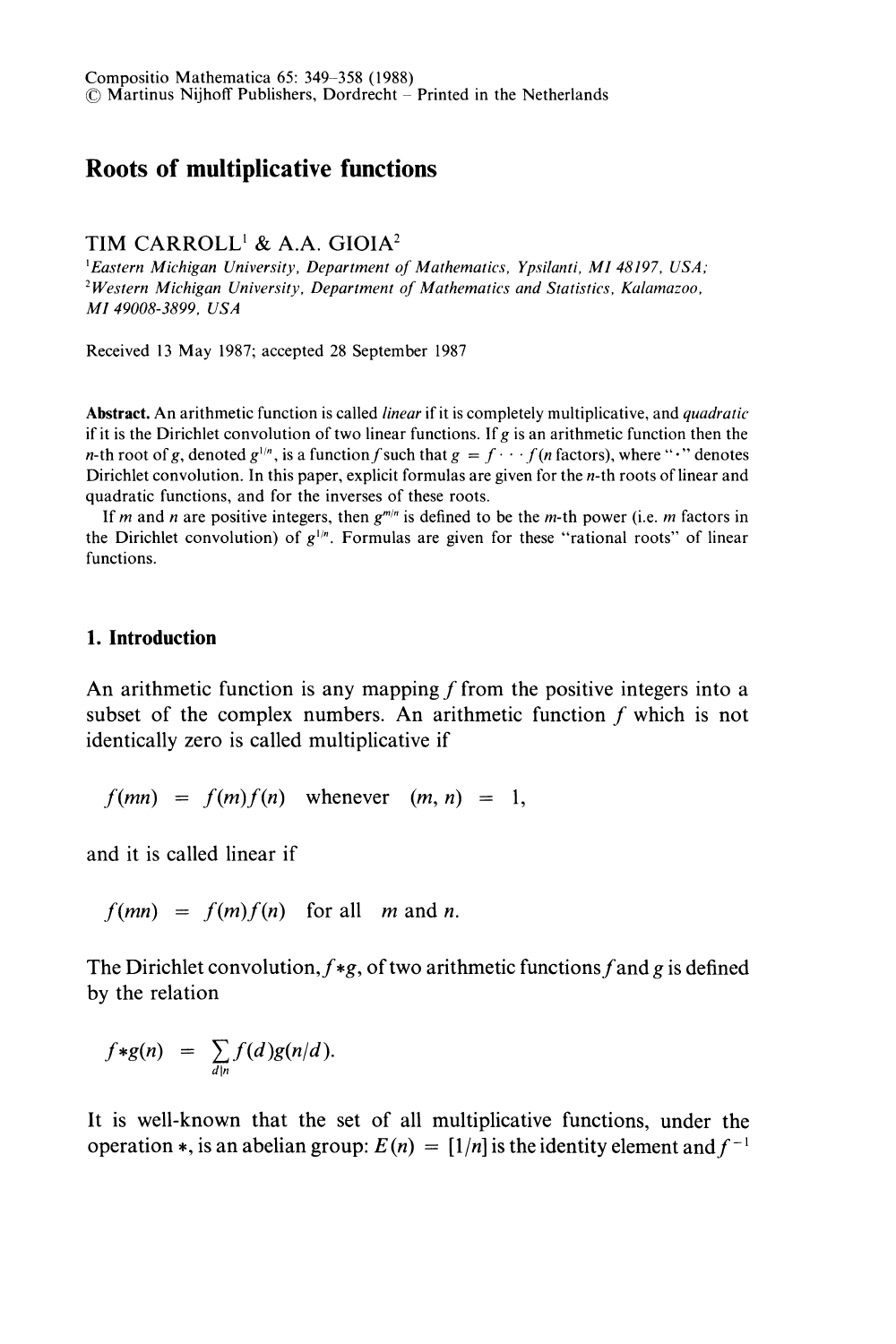defined by

$$
f^{-1}(1) = 1/f(1)
$$
  

$$
f^{-1}(n) = \frac{-1}{f(1)} \sum_{\substack{d|n \ d>1}} f(d) f^{-1}(n/d), \quad n > 1
$$

is the inverse of  $f$ .

While the set of all linear functions is not a group, note that  $f$  is linear iff

$$
f^{-1}(p^a) = 0
$$

for all primes p and integers  $a > 1$ ; and hence a linear function is completely determined by its values at  $f(p)$  for each prime p (see [1]). This statement generalizes to:  $f$  is the convolution of  $n$  linear functions iff

$$
f^{-1}(p^a) = 0
$$

for all primes p and all integers  $a > n$ ; and hence such a function is completely determined by  $f(p)$ ,  $f(p^2)$ , ...,  $f(p^n)$  for each prime p (see [2]).

By the notation  $f^r$ , r a positive integer, we mean r copies of f under Dirichlet convolution. rearick [3] showed that if  $f$  is any multiplicative function and  $r$  is any integer, then there exists a unique multiplicative function g such that  $g' = f$ ; in fact he proves this result for r a real number and g defined in terms of his exponential and logarithmic operators. For r a positive integer and  $g' = f$ , g is called the rth root of f. Kemp [4] considered roots of arithmetic functions of more than one variable.

In this paper we are interested in determining explicitly the roots of linear and quadratic functions (a quadratic function is the Dirichlet convolution of two linear functions) in terms of the functions themselves.

## 2. Square roots

By the square root of a multiplicative function  $f$  we mean the unique multiplicative function that is the solution to the functional equation  $g^2 = f$ . We will write  $g = f^{1/2} = \sqrt{f}$ .

THEOREM 2.1. If f is linear, then for  $F = f^{1/2}$ 

$$
F(p^n) = \frac{1}{2^{2n}} {2n \choose n} f(p^n), \qquad (1)
$$

for p prime and n a non-negative integer.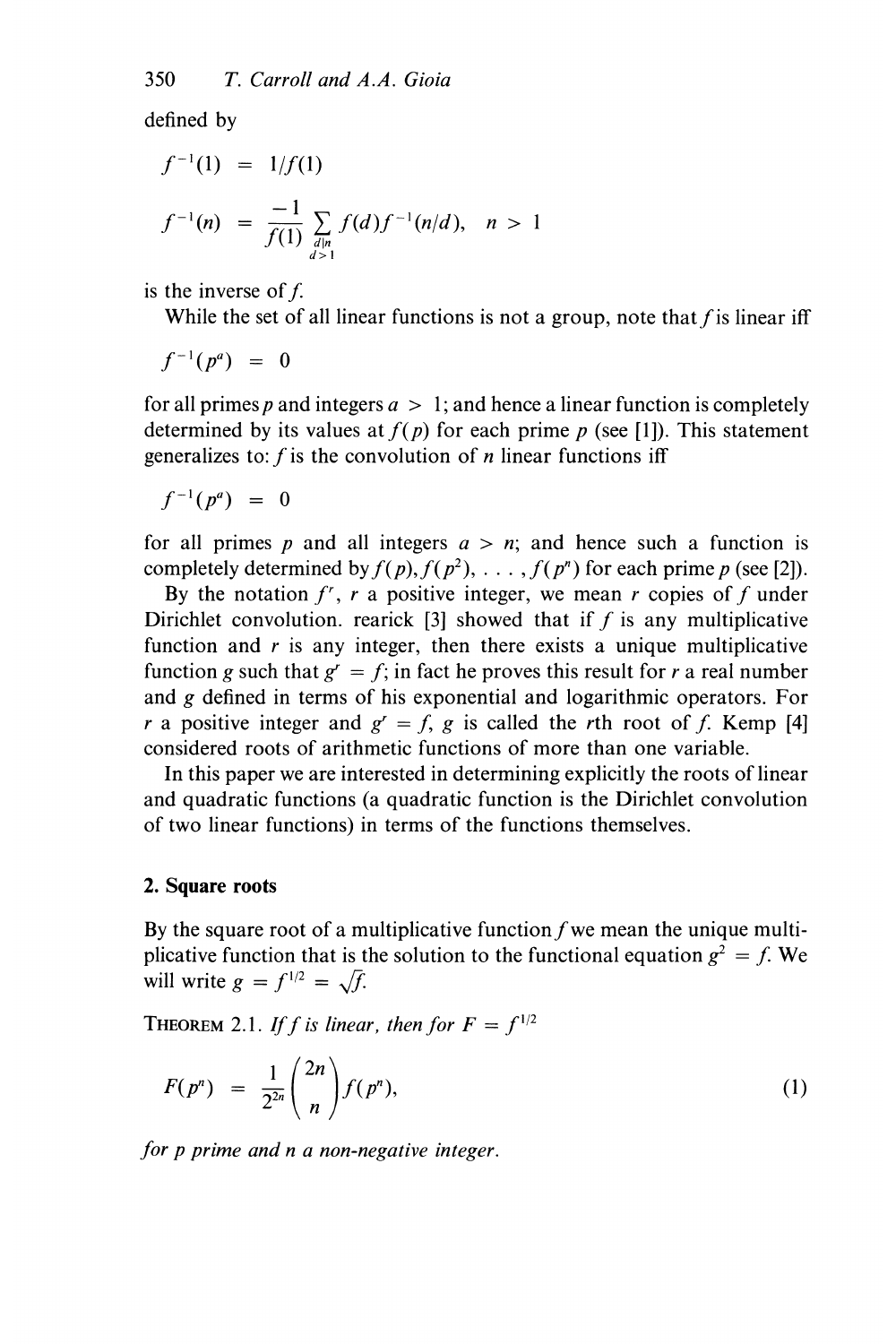Proof. By induction on  $n$ .

$$
F(1) = 1 = \frac{1}{2^0} {0 \choose 0} f(p^0).
$$

Assume

$$
F(p^k) = \frac{1}{2^{2k}} \binom{2k}{k} f(p^k)
$$

for p a prime and  $0 \le k < n$ .

$$
f(p^n) = (f(p))^n = F * F(p^n) = \sum_{i=0}^n F(p^i) F(p^{n-i})
$$
  
=  $2F(p^n) + \sum_{i=1}^{n-1} \frac{1}{2^{2i}} {2i \choose i} f(p^i) \frac{1}{2^{2(n-i)}} {2(n-i) \choose n-i} f(p^{n-i})$   
=  $2F(p^n) + \frac{(f(p))^n}{2^{2n}} \sum_{i=1}^{n-1} {2i \choose i} {2(n-i) \choose n-i}$   
=  $2F(p^n) + \frac{(f(p))^n}{2^{2n}} \sum_{i=0}^n {2i \choose i} {2(n-i) \choose n-i} - \frac{2(f(p))^n}{2^{2n}} {2n \choose n}.$ 

Since

$$
\sum_{i=0}^n \binom{2i}{i} \binom{2(n-i)}{n-i} = 2^{2n},
$$

simplification yields equation (1).<br>For  $N = p_1^{a_1} p_2^{a_2} \dots p_r^{a_r}$ ,  $p_i$  primes and  $a_i$  positive integers, let  $\varrho(N) =$  $a_1 + a_2 + \cdots + a_r$  and

$$
B(N) = \prod_{i=1}^N \binom{2a_i}{a_i}.
$$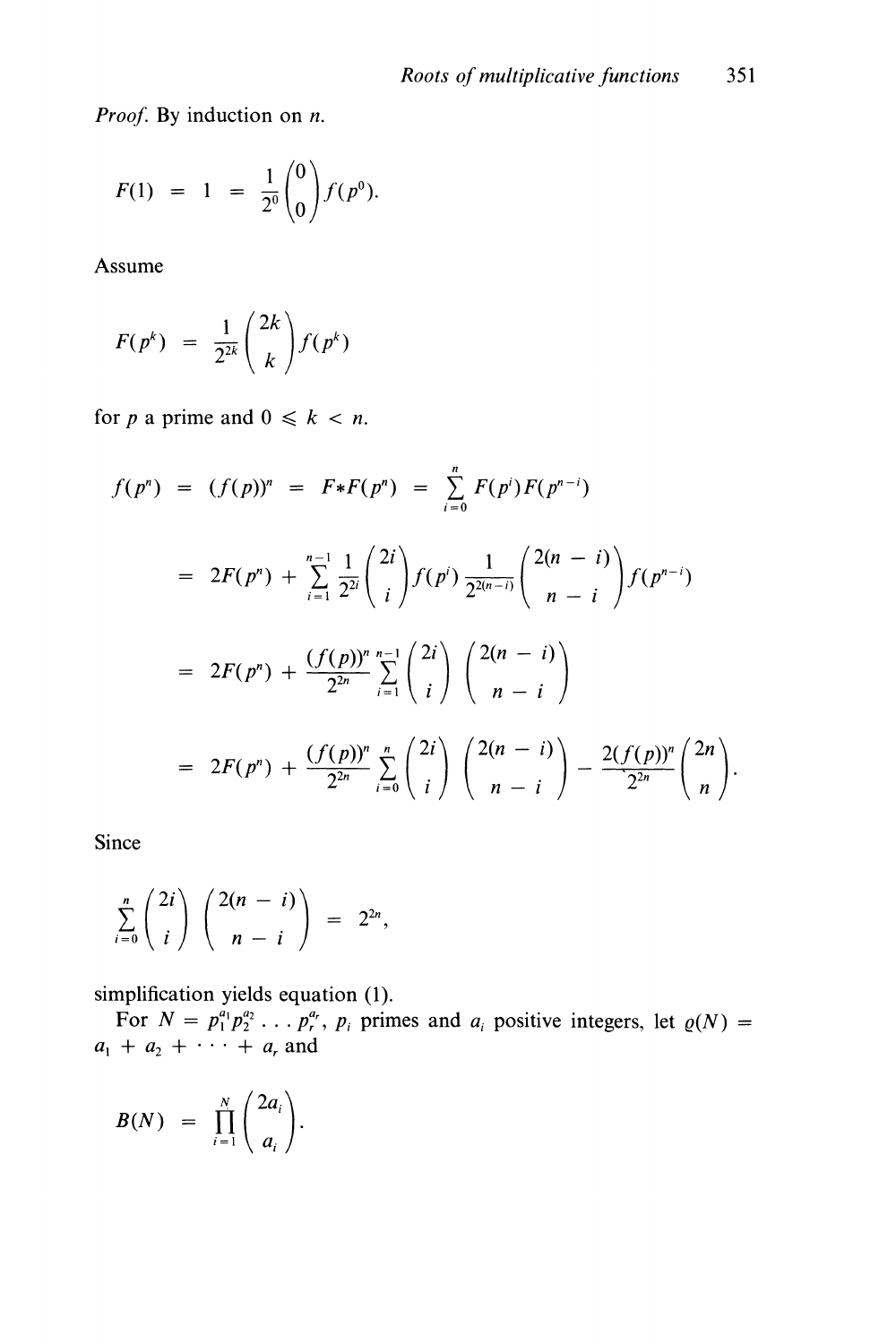COROLLARY 2.2. For f a linear function,  $F$  the square root of f, and N a positive integer,

$$
F(N) = \frac{B(N)f(N)}{2^{2\varrho(N)}}.
$$

COROLLARY 2.3. For n a positive integer,

$$
2^{2\varrho(n)} = \sum_{d|n} B(d)B\left(\frac{n}{d}\right) = B*B(n). \tag{2}
$$

*Proof.* Let  $f$  be a linear function.

$$
f(n) = f^{1/2} * f^{1/2}(n) = \sum_{d|n} (f^{1/2}(d) f^{1/2}(n/d)).
$$

So by Corollary 2.2,

$$
f(n) = \sum_{d|n} \frac{B(d)f(d)B(n/d)f(n/d)}{2^{2\varrho(d)}2^{2\varrho(n/d)}}.
$$

Now, f is linear and  $\varrho(d) + \varrho(n/d) = \varrho(n)$ , so,

$$
f(n) = \frac{f(n)}{2^{2\varrho(n)}} \sum_{d|N} B(d)B(n|d),
$$

and (2) follows immediately.

Theorem 2.1 generalizes to

THEOREM 2.4. If f is a quadratic function (say  $f = g * h$ , g and h linear) and F is the square root of f, then for  $p$  a prime and  $n$  a positive integer:

$$
F(p^n) = \frac{1}{2^{2n}} \sum_{j=0}^n {2j \choose j} {2(n-j) \choose n-j} g(p^j)h(p^{n-j}). \tag{3}
$$

Proof.

$$
F * F = f = g * h = (g^{1/2} * g^{1/2}) * (h^{1/2} * h^{1/2}) = (g^{1/2} * h^{1/2}) * (g^{1/2} * h^{1/2}).
$$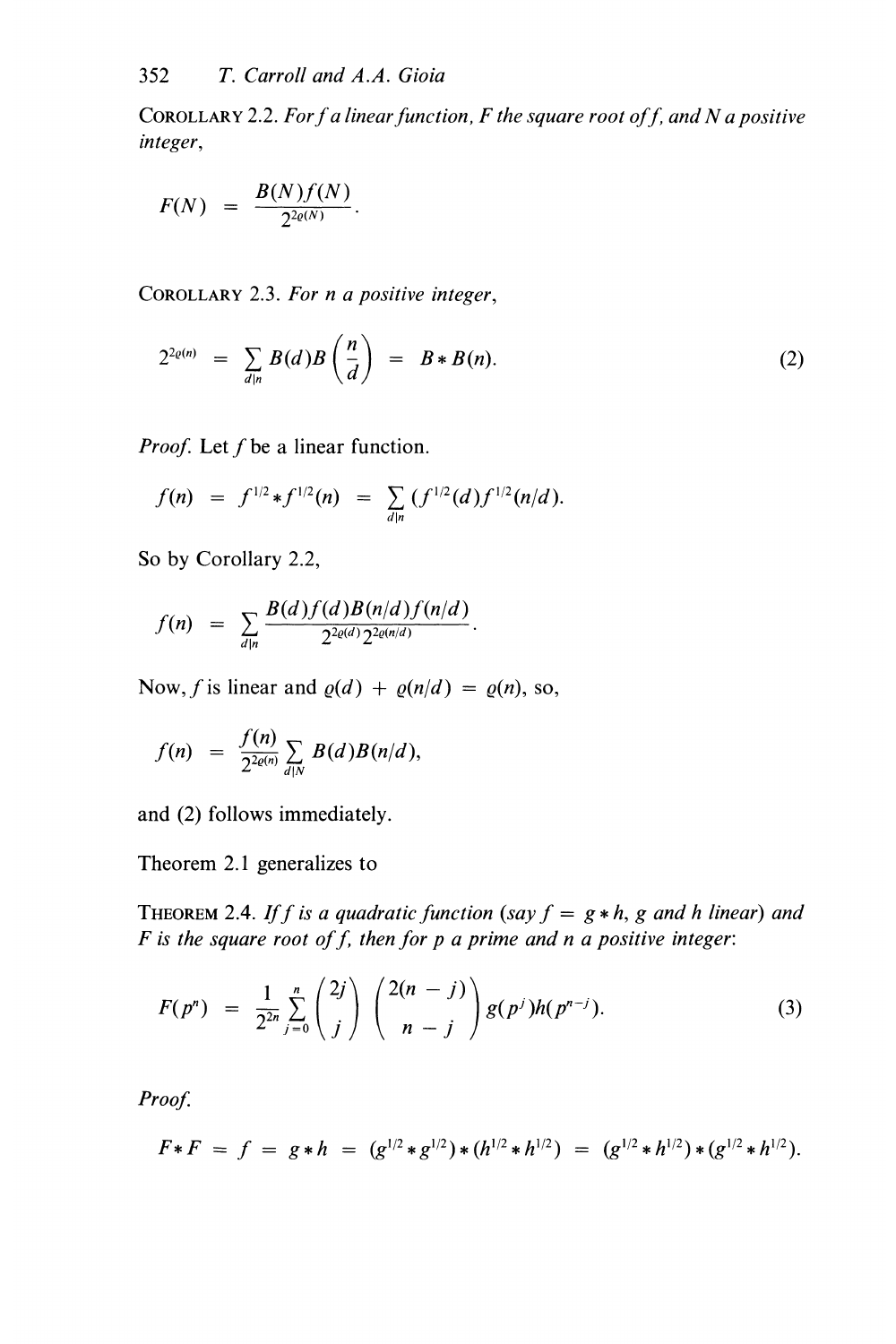Rearick's result about the uniqueness of roots implies  $F = g^{1/2} * h^{1/2}$ . Hence, by Theorem 2.1,

$$
F(p^n) = \sum_{j=0}^n \frac{1}{2^{2j}} {2j \choose j} g(p') \frac{1}{2^{2(n-j)}} {2(n-j) \choose n-j} h(p^{n-j})
$$
  
= 
$$
\frac{1}{2^{2n}} \sum_{j=0}^n {2j \choose j} {2(n-j) \choose n-j} g(p') h(p^{n-j}).
$$

Using the notation  $i_s(n) = n^s$ ,  $d(n) = i_0 * i_0(n)$  (the number of divisors of n) and  $\sigma(n) = i_1 * i_0(n)$  (the sum of divisors of n) are quadratic functions. It is immediate that  $d^{1/2}(n) = 1$  for all *n* and

$$
\sigma^{1/2}(p^k) = \frac{1}{2^{2k}} \sum_{j=0}^k {2j \choose j} {2(k-j) \choose k-j} p^j.
$$

THEOREM 2.5. For f a linear function, p a prime and n a non-negative integer,

$$
f^{-1/2}(p^n) = \frac{-1}{2^{2n}(2n-1)} {2n \choose n} f(p^n). \tag{4}
$$

*Proof.* For  $n = 0, f^{-1/2}(1) = 1$ .

Assume equation (4) holds for  $0 \le k < n$ .

$$
0 = f^{-1/2} * f^{1/2}(p^n) = \sum_{k=0}^n f^{-1/2}(p^k) f^{1/2}(p^{n-k}).
$$

So,

$$
f^{-1/2}(p^n) = -\sum_{k=0}^{n-1} f^{-1/2}(p^k) f^{1/2}(p^{n-k})
$$
  
= 
$$
-\sum_{k=0}^{n-1} \frac{1}{2^{2k}} \left(\frac{-1}{2k-1}\right) {2k \choose k} \frac{1}{2^{2(n-k)}} {2(n-k) \choose n-k} f(p^n)
$$
  
= 
$$
\frac{1}{2^{2n}} \sum_{k=0}^{n-1} \frac{1}{(2k-1)} {2k \choose k} {2(n-k) \choose n-k} f(p^n)
$$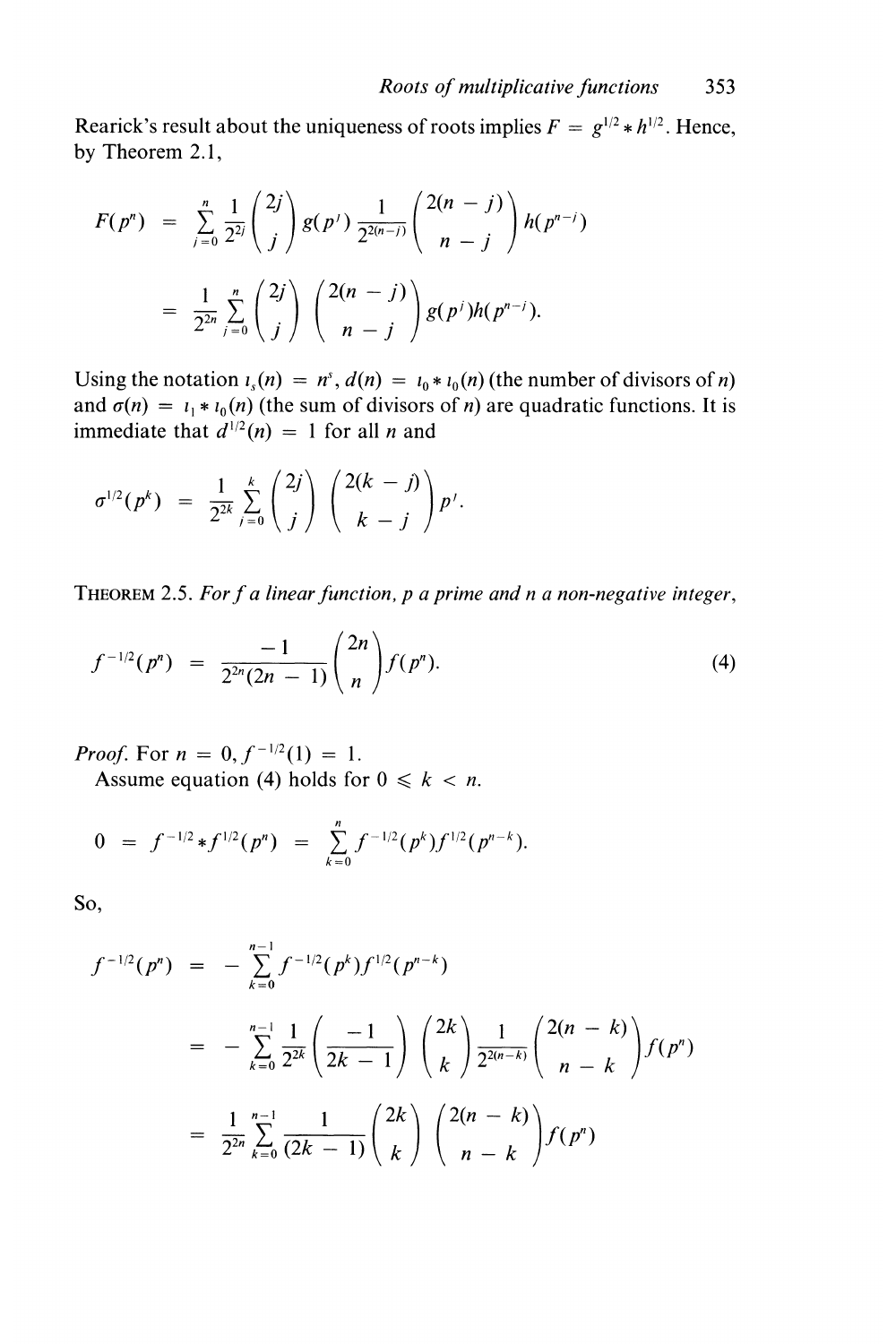354 T. Carroll and A.A. Gioia

$$
= \frac{f(p^n)}{2^{2n}} \sum_{k=0}^n \frac{1}{(2k-1)} {2k \choose k} {2(n-k) \choose n-k} + \frac{(-1)}{2^{2n}} \frac{1}{(2n-1)} {2n \choose n} f(p^n) = \frac{-1}{2^{2n}(2n-1)} {2n \choose n} f(p^n),
$$

since

$$
\sum_{k=0}^n \frac{1}{(2k-1)} \binom{2k}{k} \binom{2(n-k)}{n-k} = 0 \text{ for } n \geq 1.
$$

The analogous result for quadratic functions is:

THEOREM 2.6. If  $f = g * h$  (g and h linear) and  $F = f^{1/2}$ , then for p a prime and n a positive integer,

$$
F^{-1}(p^n) = \frac{1}{2^{2n}} \sum_{j=0}^n \frac{1}{(2j-1)(2(n-j)-1)}
$$
  
 
$$
\times \binom{2j}{j} \binom{2(n-j)}{n-j} g(p^j) h(p^{n-j}). \tag{5}
$$

Functions that are the Dirichlet convolution of a linear function and the inverse of a linear function are called totient functions. Euler's  $\phi$  function is the most famous totient. Combining Theorems 2.1 and 2.6 we can easily prove:

THEOREM 2.7. If f is a totient, say  $f = g * h^{-1}(g$  and h linear), then for p a prime and n a positive integer, the square root of  $f$  is given by:

$$
F(p^n) = \frac{-1}{2^{2n}} \sum_{j=0}^n \frac{1}{2(n-j)-1} {2j \choose j} {2(n-j) \choose n-j} g(p^j)h(p^{n-j}). \quad (6)
$$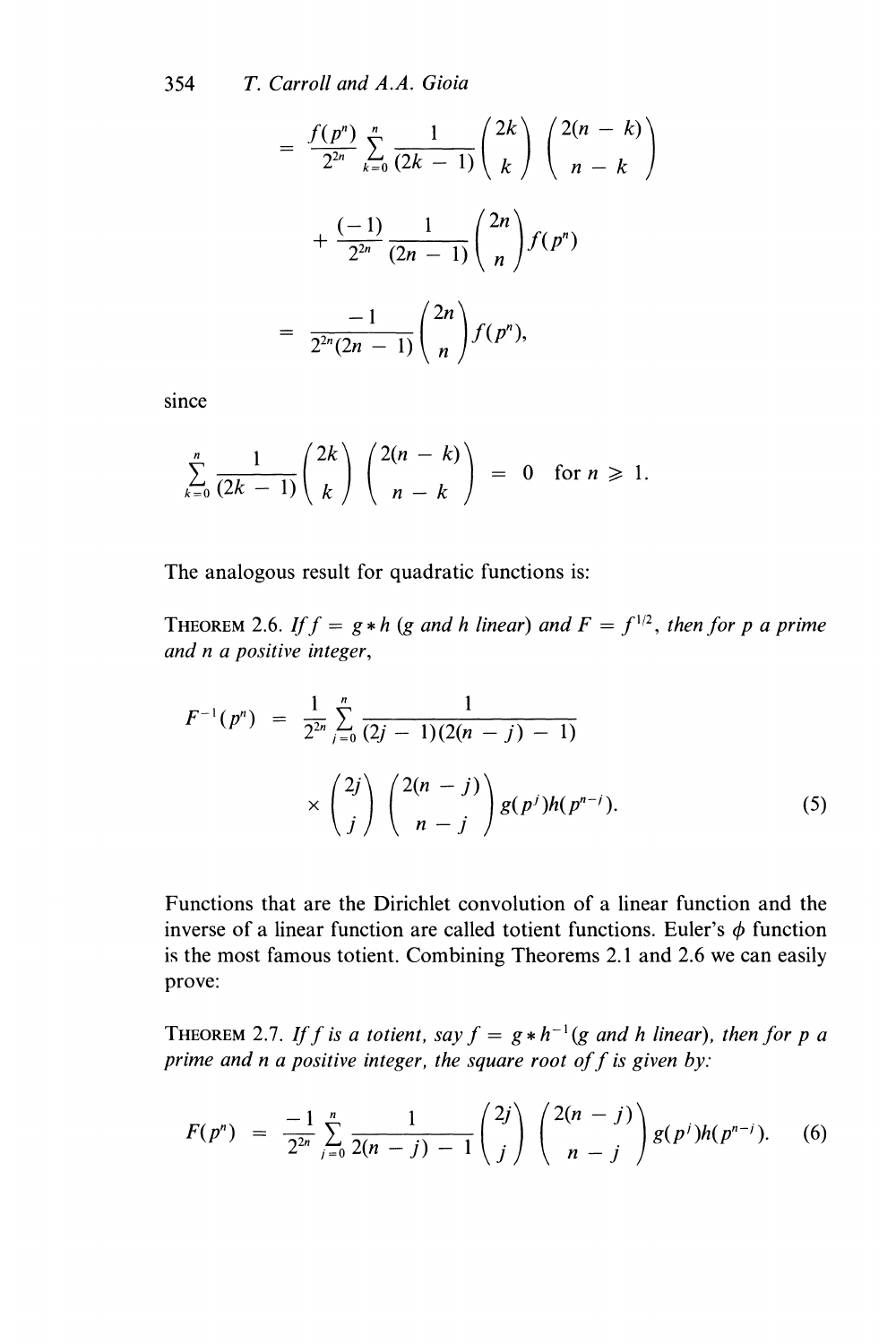Since  $\phi(p^n) = l_1 * l_0^{-1}(p^n) = (p - 1)p^{n-1}$ ,

$$
\phi^{1/2}(p^n) = \frac{-1}{2^{2n}} \sum_{j=0}^n \frac{1}{(2(n-j)-1)} \binom{2j}{j} \binom{2(n-j)}{n-j} p^j. \tag{7}
$$

Examine (7) to note that

$$
\phi^{1/2}(p^n) = \frac{(p-1)}{2^{2n}} P_n(p)
$$

where  $P_n(x)$  is a polynomial.

## 3. Rational roots of linear functions

In this section the results of Section 2 are generalized to rational roots of linear functions.

THEOREM 3.1. If f is linear and  $F = f^{1/t}$  for a positive integer t, then for p a prime and n a positive integer,

$$
F(p^n) = \frac{(t+1)(2t+1)\dots((n-1)t+1)}{t^n n!} f(p^n). \tag{8}
$$

*Proof.* Note that  $F(1) = 1 = f(1)$ , and  $F(p) = (1/t)f(p)$ . Now by induction, it is easy to see that  $F(p^n) = K(t; n) f(p^n)$ , where  $K(t; n)$  is a rational number independent of p. Defining  $K(t; 0) = 1$ , we need to show  $K(t; n)$  is the coefficient of  $f(p^n)$  in equation (8).

By the definition of Dirichlet convolution,

$$
f(p^n) = \sum F(p^{i_1})F(p^{i_2}) \cdots F(p^{i_r})
$$
  
= 
$$
\sum K(t; i_1)f(p^{i_1}) \cdots K(t; i_t)f(p^{i_t}),
$$

where the summation is over all choices of non-negative  $i_1, i_2, \ldots, i_t$  such that  $i_1 + i_2 + \cdots + i_t = n$ . Moreover, since f is linear, we must have

$$
\sum_{\substack{i_i \geq 0 \\ i_1 + \dots + i_i = n}} K(t; i_1) \cdot \cdot \cdot K(t; i_i) = 1.
$$
 (9)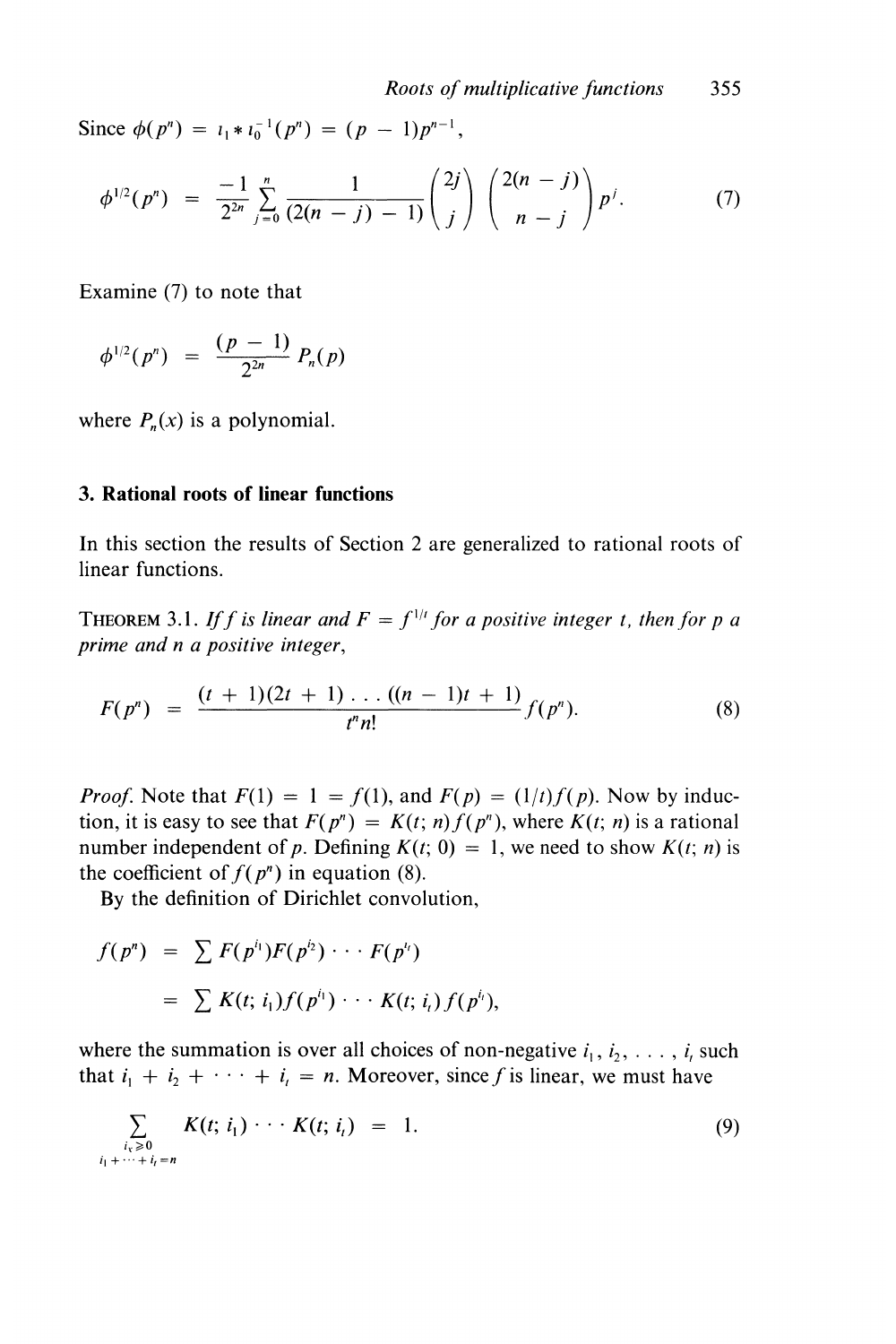As noted at the beginning of this proof,  $K(t; 1) = 1/t$ . This also follows directly from (8) with  $n = 1$ .

Now consider the McLaurin series:

$$
(1 - X)^{-1/t} = \sum_{n=0}^{\infty} A_n X^n,
$$
 (10)

where

$$
A_0 = 1, A_1 = \frac{1}{t}, \ldots, A_n = \frac{(1/t + n - 1)}{n} A_{n-1}.
$$

Writing  $A_n$  explicitly, we obtain

$$
A_n = \frac{(t+1)\cdots((n-1)t+1)}{t^n\cdot n!}.
$$

Raising both sides of  $(10)$  to the *t*-th power,

$$
(1 - X)^{-1} = \sum_{n=0}^{\infty} C_n X^n
$$

where

$$
C_n = \sum A_{i_1} A_{i_2} \cdots A_{i_t},
$$

where the summation is over all choices of  $i_1, \ldots, i_t$  such that  $i_1 + \cdots +$  $i_i = n$ .

Now the unique McLaurin series for  $(1 - X)^{-1}$  is  $\Sigma_{n=0}^{\infty} X^n$ , i.e.,  $C_n = 1$ for all  $n \ge 0$ . Thus,  $1 = \sum A_{i_1} A_{i_2} \cdots A_{i_k}$  where  $A_0 = 1$  and  $A_1 = 1/t$ . This is the same recursive relation as (9) with the same initial conditions and hence (8) is proven.

We now wish to determine  $f^{s/t}(p^n)$  in terms of  $f(p^n)$  where f is linear. As a special case of the following  $(f<sup>s</sup>(n) = n<sup>s</sup>)$  see Beumer [5].

**THEOREM** 3.2. If f is a linear function and s is a positive integer, then

$$
f^{s}(p^{n}) = {n+s-1 \choose s-1} f(p^{n}).
$$
\n(11)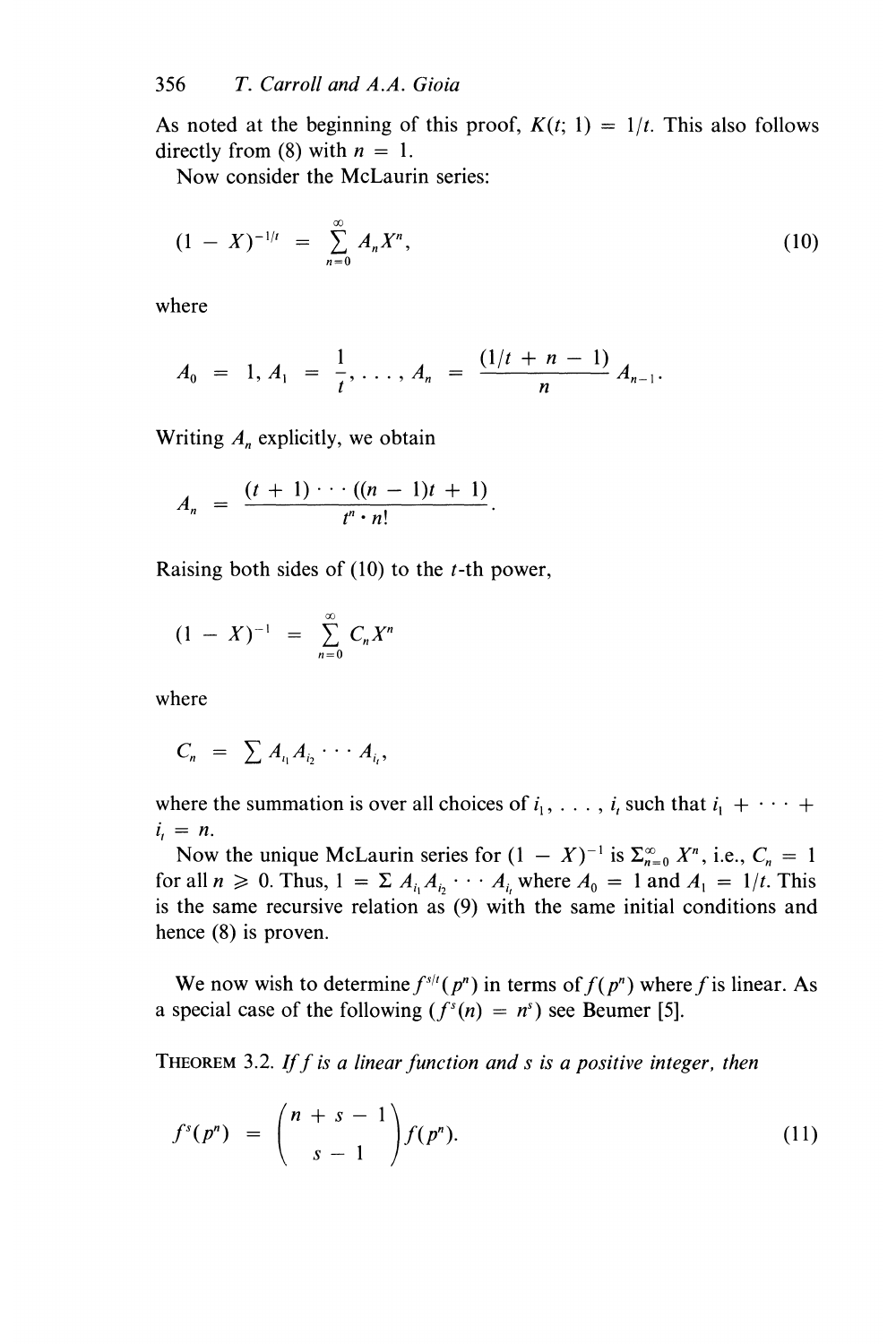*Proof.* By induction on s. Immediate for  $s = 1$ . Assume (11) holds for  $1 \leq k < s$ .

$$
f^{s}(p^{n}) = \sum_{i=0}^{n} f^{s-1}(p^{i}) f(p^{n-i})
$$
  
= 
$$
\sum_{i=0}^{n} {i+s-2 \choose s-2} f(p^{i}) f(p^{n-i})
$$
  
= 
$$
f(p^{n}) \sum_{i=0}^{n} {i+s-2 \choose s-2}
$$
  
= 
$$
{n+s-1 \choose s-1} f(p^{n}).
$$

Noting that

$$
\binom{n+s-1}{s-1} = \frac{\prod_{j=1}^{s-1} (n+j)}{(s-1)!}
$$

leads us to

THEOREM 3.3. If f is linear, s, t, n are positive integers and p is a prime, then

$$
f^{s/t}(p^n) = \frac{\prod_{i=0}^{n-1} (jt+s)}{n!t^n} f(p^n). \tag{12}
$$

*Proof.* Since  $f^{s}(p^{n}) = {n+s-1 \choose s-1} f(p^{n})$ , we have

 $F(p^n) = K(t, s; n) f(p^n).$ 

Again as in Theorem 3.1, examine

$$
(1 - X)^{-s/t} = \sum_{n=0}^{\infty} A_n X^n
$$